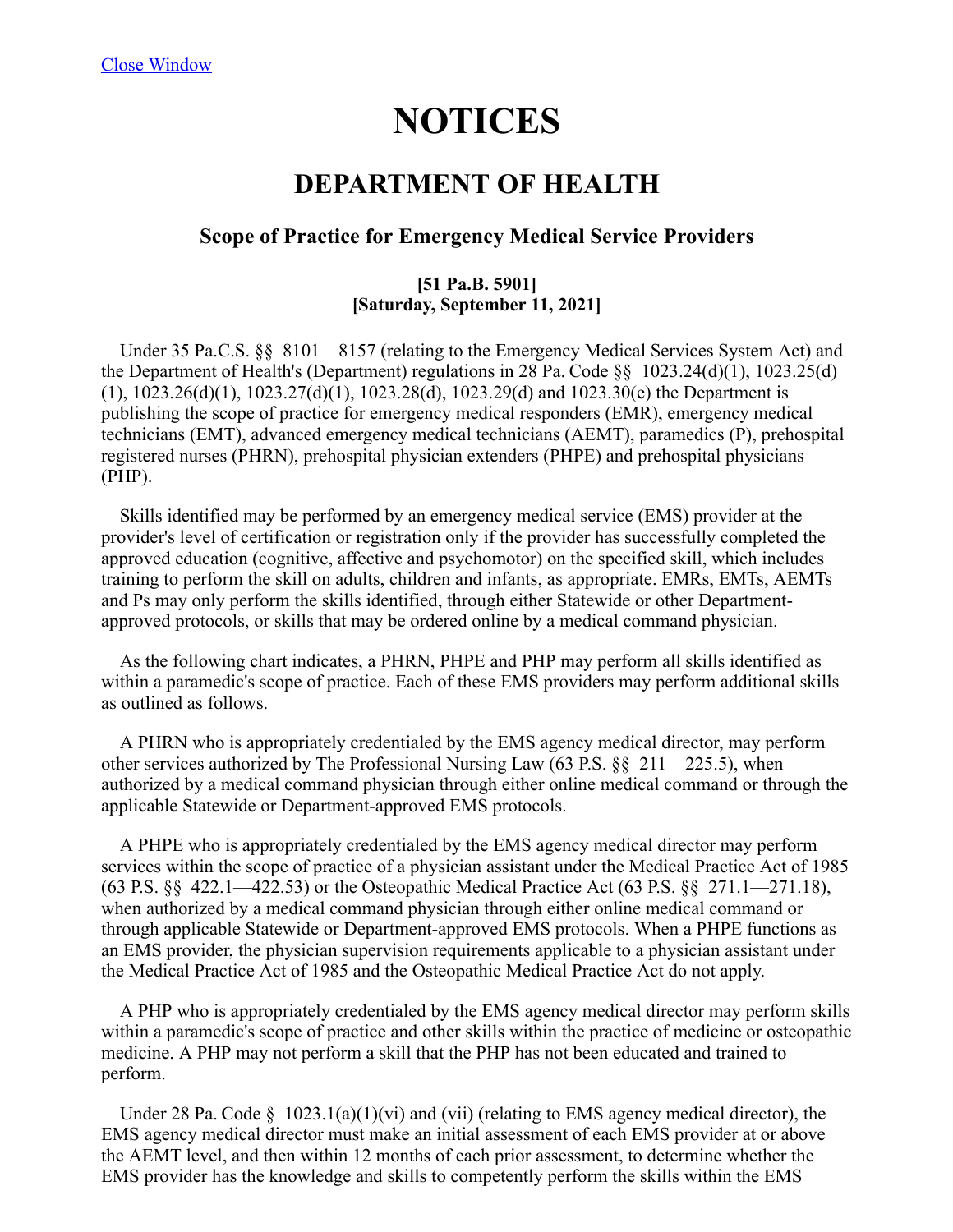provider's scope of practice, and a commitment to adequately perform other functions relevant to the EMS provider providing EMS at that level. EMS providers at or above the AEMT level may only perform skills that the EMS agency medical director has credentialed them to perform.

 The Department wishes to highlight the following change to the scope of practice for all EMS providers: Effective November 29, 2014, administration of Naloxone in intranasal or auto-injector form is approved for all levels of EMS providers and is listed under the ''Medications'' category of this notice. This change is under sections 13.7 and 13.8 of the Controlled Substance, Drug, Device and Cosmetic Act (35 P.S. §§ 780-113.7 and 780-113.8), which requires the Department, by December 31, 2014, to amend the scope of practice for EMS providers to include the administration of Naloxone. Prior to this change, Naloxone was listed on the approved drug list only for ALS ambulance services and for advanced-level EMS providers. See 42 Pa.B. 4229 (July 7, 2012).

 Persons with a disability who require an alternate format of this notice (for example, large print, audiotape, Braille) should contact Aaron M. Rhone, EMS Program Manager, Department of Health, Bureau of Emergency Medical Services, 1310 Elmerton Avenue Harrisburg, PA 17110, (717) 787- 8740. Speech or hearing-impaired persons may call by using V/TT: (717) 783-6154 or the Pennsylvania Hamilton Relay Service at (800) 654-5984 (TT).

|                | Category                                                      | <b>Skill</b>                                                                                                                                                       |                |                                       | <b>EMR EMT AEMT P*</b> |                |
|----------------|---------------------------------------------------------------|--------------------------------------------------------------------------------------------------------------------------------------------------------------------|----------------|---------------------------------------|------------------------|----------------|
| 1              | Airway/Ventilation/Oxygenation Airway—Nonsurgical             | Alternative/Rescue Airway-<br>CombiTube <sup>TM</sup> , iGel <sup>®</sup><br>Supraglottic, King LT-D<br>Airway <sup>TM</sup> or King LTS-D<br>Airway <sup>TM</sup> | N <sub>o</sub> | N <sub>o</sub>                        | Yes                    | Yes            |
| $\overline{2}$ |                                                               | Airway/Ventilation/Oxygenation Airway—Oropharyngeal (OPA) & Yes<br>Nasopharyngeal (NPA)                                                                            |                | Yes                                   | Yes                    | Yes            |
| 3              | Airway/Ventilation/Oxygenation Airway-Pharyngeal tracheal     | lumen (PTL)                                                                                                                                                        | N <sub>o</sub> | N <sub>o</sub>                        | N <sub>o</sub>         | N <sub>o</sub> |
| 4              | Airway/Ventilation/Oxygenation Bag-valve-ETT/Nonsurgical      | alternative airway ventilation                                                                                                                                     |                | Yes <sup>2</sup> Yes <sup>2</sup> Yes |                        | Yes            |
| 5              | Airway/Ventilation/Oxygenation Bag-valve-ventilation—with in- | line small-volume nebulizer                                                                                                                                        | N <sub>o</sub> | Yes <sup>2</sup> Yes                  |                        | <b>Yes</b>     |
| 6              | Airway/Ventilation/Oxygenation Bag-valve-mask (BVM)           | ventilation                                                                                                                                                        | Yes            | Yes                                   | Yes                    | Yes            |
| $\tau$         | Airway/Ventilation/Oxygenation Chest decompression—needle     |                                                                                                                                                                    | N <sub>o</sub> | No                                    | No                     | Yes            |
| 8              | Airway/Ventilation/Oxygenation Chest tube thoracostomy,       | monitoring of existing tube in a<br>closed system (for example water<br>seal or suction)                                                                           | No             | N <sub>o</sub>                        | N <sub>o</sub>         | No             |
| 9              | Airway/Ventilation/Oxygenation Chest tube thoracostomy,       | monitoring of existing tube in a<br>open system (for example vented,<br>Heimlich valve)                                                                            | N <sub>o</sub> | N <sub>o</sub>                        | N <sub>o</sub>         | Yes            |
| 10             | Airway/Ventilation/Oxygenation Chest tube thoracostomy, acute | insertion                                                                                                                                                          | N <sub>o</sub> | N <sub>o</sub>                        | N <sub>o</sub>         | N <sub>o</sub> |
| 11             | Airway/Ventilation/Oxygenation Continuous positive airway     | pressure (CPAP)                                                                                                                                                    | No             | Yes <sup>1</sup>                      | Yes                    | Yes            |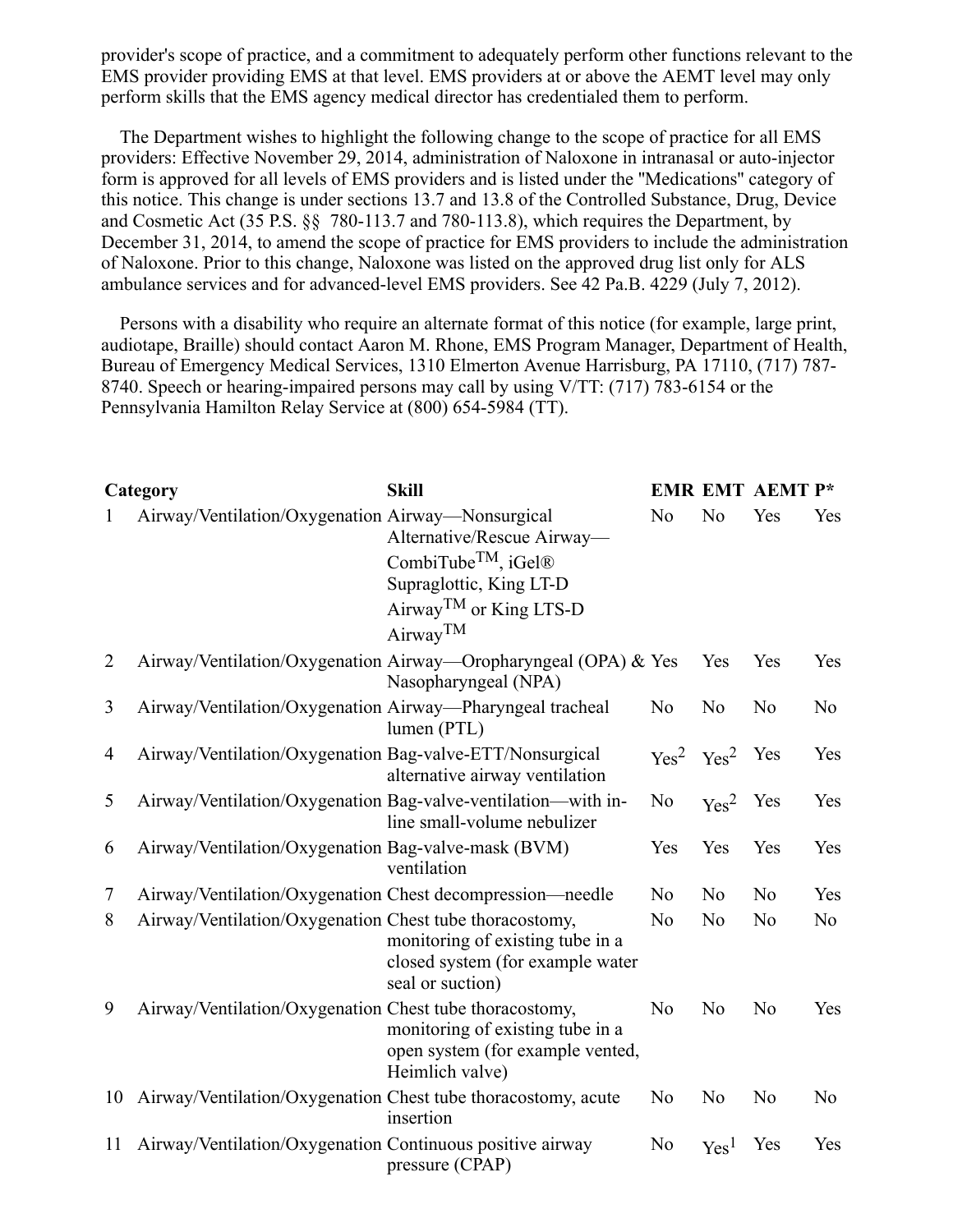| 12 |                                                             | Airway/Ventilation/Oxygenation Biphasic positive airway pressure No<br>(BiPAP) for patients chronically<br>on BiPAP for >48 hours           |                | N <sub>o</sub> | No               | Yes            |
|----|-------------------------------------------------------------|---------------------------------------------------------------------------------------------------------------------------------------------|----------------|----------------|------------------|----------------|
| 13 |                                                             | Airway/Ventilation/Oxygenation Biphasic positive airway pressure No<br>(BiPAP) for patients on BiPAP for<br>$<$ 48 hours                    |                | N <sub>o</sub> | No               | No             |
| 14 | Airway/Ventilation/Oxygenation Cricothyrotomy-needle        |                                                                                                                                             | No             | N <sub>o</sub> | N <sub>o</sub>   | Yes            |
| 15 | Airway/Ventilation/Oxygenation Cricothyrotomy—open/surgical |                                                                                                                                             | N <sub>o</sub> | No             | N <sub>o</sub>   | Yes            |
| 16 | Airway/Ventilation/Oxygenation Cricothyrotomy—overwire      | (Seldinger) technique                                                                                                                       | No             | N <sub>o</sub> | N <sub>o</sub>   | Yes            |
| 17 | Airway/Ventilation/Oxygenation End tidal $CO2$              |                                                                                                                                             | No             | N <sub>o</sub> | Yes              | Yes            |
|    |                                                             | monitoring/capnography                                                                                                                      |                |                |                  |                |
| 18 | Airway/Ventilation/Oxygenation Esophageal obturator airway  | (EOA)/esophageal gastric tube<br>airway (EGTA)                                                                                              | N <sub>o</sub> | No             | No               | No             |
| 19 | Airway/Ventilation/Oxygenation Extubation—removal of ETT    |                                                                                                                                             | N <sub>o</sub> | N <sub>o</sub> | N <sub>o</sub>   | Yes            |
| 20 | Airway/Ventilation/Oxygenation Gastric decompressions-      | Orogastric or nasogastric tube<br>insertion                                                                                                 | No             | N <sub>o</sub> | No               | Yes            |
| 21 | Airway/Ventilation/Oxygenation Gastric decompression by     | alternative/rescue airway<br>(CombiTube <sup>TM</sup> or King LTS-<br>$D^{TM}$                                                              | No             | N <sub>o</sub> | Yes              | Yes            |
| 22 | Airway/Ventilation/Oxygenation Head-tilt/chin lift          |                                                                                                                                             | Yes            | Yes            | Yes              | Yes            |
| 23 |                                                             | Airway/Ventilation/Oxygenation Inspiratory Impedance Threshold<br>Device (ITD)                                                              | No             | N <sub>o</sub> | Yes <sup>1</sup> | Yes            |
| 24 | Airway/Ventilation/Oxygenation Endotracheal Intubation-by   | direct laryngoscopy (including<br>video intubation devices),<br>nasotracheal, digital and<br>transillumination/lighted stylet<br>techniques | N <sub>o</sub> | N <sub>o</sub> | No               | Yes            |
| 25 | Airway/Ventilation/Oxygenation Endotracheal Intubation-     | paralytic assisted, rapid sequence<br>induction (RSI)                                                                                       | No             | N <sub>o</sub> | No               | N <sub>o</sub> |
| 26 | Airway/Ventilation/Oxygenation Ventilation-maintenance of   | previously initiated<br>neuromuscular blockade                                                                                              | N <sub>o</sub> | No             | N <sub>o</sub>   | No             |
| 27 | Airway/Ventilation/Oxygenation Endotracheal Intubation-     | retrograde technique                                                                                                                        | No             | No             | No               | No             |
| 28 | Airway/Ventilation/Oxygenation Laryngeal mask airway (LMA)  |                                                                                                                                             | No             | No             | No               | No             |
| 29 | Airway/Ventilation/Oxygenation Mouth-to-mouth, nose, stoma, | barrier and pocket mask                                                                                                                     | Yes            | Yes            | Yes              | Yes            |
| 30 |                                                             | Airway/Ventilation/Oxygenation Obstruction—direct laryngoscopy No<br>(remove with forceps)                                                  |                | No             | No               | Yes            |
| 31 |                                                             | Airway/Ventilation/Oxygenation Obstruction—manual (abdominal Yes<br>thrusts, finger sweep, chest<br>thrusts) upper airway                   |                | Yes            | Yes              | Yes            |
| 32 | Airway/Ventilation/Oxygenation Oxygen therapy—blow-by       |                                                                                                                                             | Yes            | Yes            | Yes              | Yes            |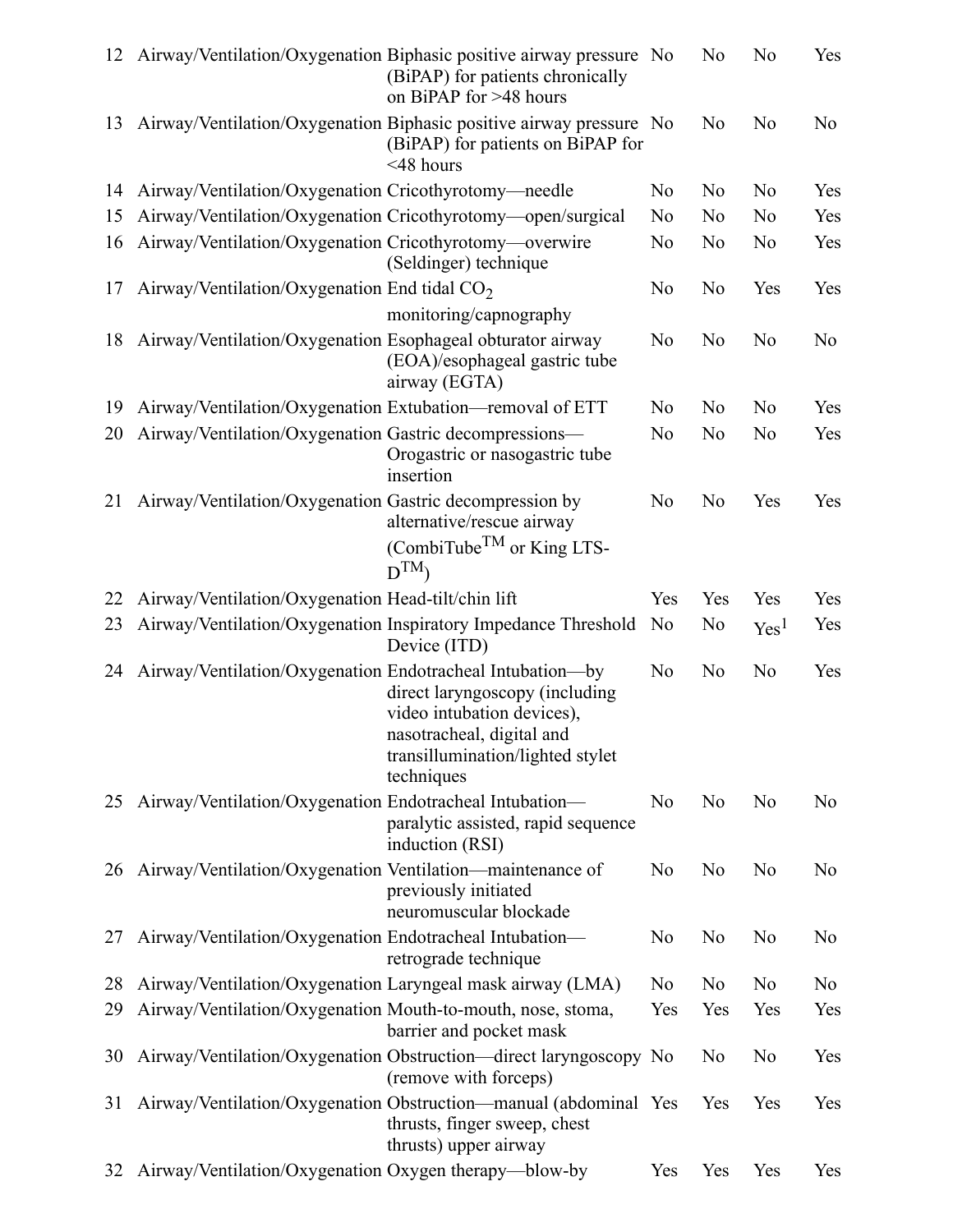### delivery

| 33 | Airway/Ventilation/Oxygenation Oxygen therapy—humidifiers       |                                                                                                                                                                                                                                                                                                                                                                                                                                                                                       | N <sub>o</sub> | Yes                               | Yes              | Yes              |
|----|-----------------------------------------------------------------|---------------------------------------------------------------------------------------------------------------------------------------------------------------------------------------------------------------------------------------------------------------------------------------------------------------------------------------------------------------------------------------------------------------------------------------------------------------------------------------|----------------|-----------------------------------|------------------|------------------|
| 34 | Airway/Ventilation/Oxygenation Oxygen therapy—nasal cannula     |                                                                                                                                                                                                                                                                                                                                                                                                                                                                                       | Yes            | Yes                               | Yes              | Yes              |
| 35 |                                                                 | Airway/Ventilation/Oxygenation Oxygen therapy—nonrebreather                                                                                                                                                                                                                                                                                                                                                                                                                           | Yes            | Yes                               | Yes              | Yes              |
| 36 | Airway/Ventilation/Oxygenation Oxygen therapy—partial           | rebreather                                                                                                                                                                                                                                                                                                                                                                                                                                                                            | N <sub>o</sub> | Yes                               | Yes              | Yes              |
| 37 | Airway/Ventilation/Oxygenation Oxygen therapy—regulators        |                                                                                                                                                                                                                                                                                                                                                                                                                                                                                       | Yes            | Yes                               | Yes              | Yes              |
| 38 | Airway/Ventilation/Oxygenation Oxygen therapy-simple face       | mask                                                                                                                                                                                                                                                                                                                                                                                                                                                                                  | N <sub>o</sub> | Yes                               | Yes              | Yes              |
| 39 | Airway/Ventilation/Oxygenation Oxygen therapy-Venturi mask      |                                                                                                                                                                                                                                                                                                                                                                                                                                                                                       | No             | Yes                               | Yes              | Yes              |
| 40 |                                                                 | Airway/Ventilation/Oxygenation Peak expiratory flow assessment                                                                                                                                                                                                                                                                                                                                                                                                                        | No             | N <sub>o</sub>                    | Yes              | Yes              |
| 41 |                                                                 | Airway/Ventilation/Oxygenation Suctioning—meconium aspiration No                                                                                                                                                                                                                                                                                                                                                                                                                      |                | No                                | No               | Yes              |
| 42 |                                                                 | Airway/Ventilation/Oxygenation Suctioning—stoma/tracheostomy                                                                                                                                                                                                                                                                                                                                                                                                                          | Yes            | Yes                               | Yes              | Yes              |
| 43 |                                                                 | Airway/Ventilation/Oxygenation Suctioning—tracheobronchial by<br>advanced airway                                                                                                                                                                                                                                                                                                                                                                                                      | N <sub>o</sub> | Yes <sup>2</sup>                  | Yes              | Yes              |
| 44 |                                                                 | Airway/Ventilation/Oxygenation Suctioning—upper airway (nasal)                                                                                                                                                                                                                                                                                                                                                                                                                        | Yes            | Yes                               | Yes              | Yes              |
| 45 |                                                                 | Airway/Ventilation/Oxygenation Suctioning—upper airway (oral)                                                                                                                                                                                                                                                                                                                                                                                                                         | Yes            | Yes                               | Yes              | Yes              |
| 46 | Airway/Ventilation/Oxygenation Transtracheal jet ventilation    |                                                                                                                                                                                                                                                                                                                                                                                                                                                                                       | N <sub>o</sub> | N <sub>o</sub>                    | No               | Yes              |
| 47 | Airway/Ventilation/Oxygenation Single mode, volume controlled   | automated ventilator (without<br>blender)                                                                                                                                                                                                                                                                                                                                                                                                                                             | No             | N <sub>o</sub>                    | Yes <sup>1</sup> | Yes <sup>1</sup> |
| 48 | Airway/Ventilation/Oxygenation Ventilators, transport—single or | multi-modal, with or without<br>blender, using volume control<br>mode only, on patients $>1$ year of<br>age with no anticipated need to<br>actively titrate ventilator settings<br>during transport.                                                                                                                                                                                                                                                                                  | No             | No                                | N <sub>o</sub>   | Yes              |
| 49 |                                                                 | Airway/Ventilation/Oxygenation Ventilators, that are portable and<br>capable of being transported with<br>a patient and are multi-modal,<br>with a blender, that are used on<br>patients requiring pressure<br>control, pressure support or other<br>advanced setting, or when there is<br>an anticipated need by a<br>healthcare provider involved with<br>the care of the patient to actively<br>titrate ventilator settings during<br>transport, regardless of ventilation<br>mode | No             | N <sub>o</sub>                    | No               | No               |
| 50 | Cardiovascular/Circulation                                      | Blood pressure—auscultation                                                                                                                                                                                                                                                                                                                                                                                                                                                           | Yes            | Yes                               | Yes              | Yes              |
| 51 | Cardiovascular/Circulation                                      | Blood pressure—electronic non-<br>invasive                                                                                                                                                                                                                                                                                                                                                                                                                                            | Yes            | Yes                               | Yes              | Yes              |
| 52 | Cardiovascular/Circulation                                      | Blood pressure—palpation                                                                                                                                                                                                                                                                                                                                                                                                                                                              | Yes            | Yes                               | Yes              | Yes              |
| 53 | Cardiovascular/Circulation                                      | Electrocardiogram (ECG)<br>monitoring—apply electrodes for<br>single leads                                                                                                                                                                                                                                                                                                                                                                                                            | No             | Yes <sup>2</sup> Yes <sup>2</sup> |                  | Yes              |
|    | 54 Cardiovascular/Circulation                                   | Electrocardiogram (ECG)                                                                                                                                                                                                                                                                                                                                                                                                                                                               | N <sub>o</sub> | Yes                               | Yes              | Yes              |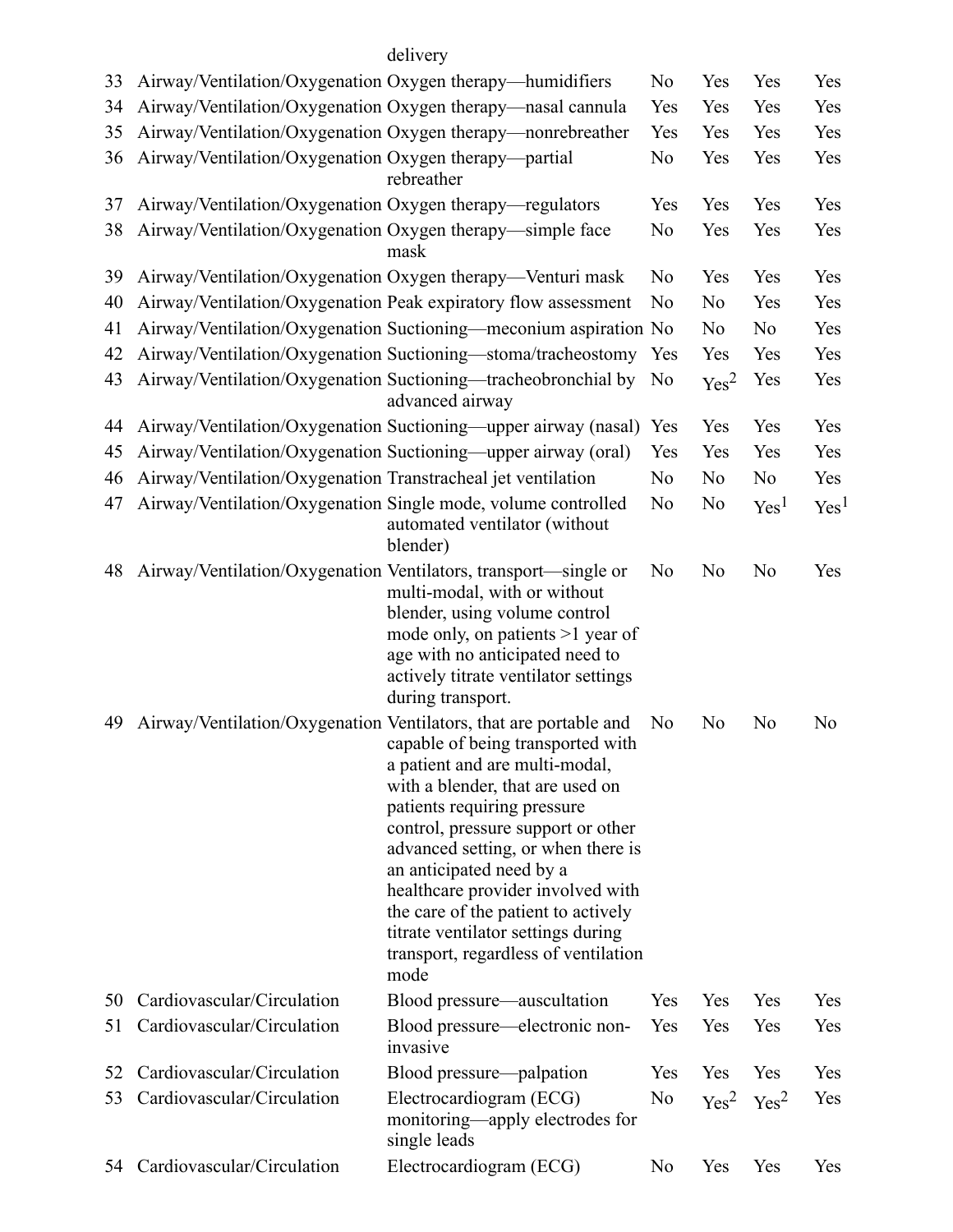|         |                                        | monitoring—obtain and transmit<br>12-lead ECG                                       |                |                  |                  |                  |
|---------|----------------------------------------|-------------------------------------------------------------------------------------|----------------|------------------|------------------|------------------|
| 55      | Cardiovascular/Circulation             | Electrocardiogram (ECG)<br>monitoring-12-lead (interpret)                           | N <sub>o</sub> | N <sub>o</sub>   | N <sub>o</sub>   | Yes              |
| 56      | Cardiovascular/Circulation             | Cardiac monitoring—single lead<br>(interpret)                                       | No             | No               | N <sub>o</sub>   | Yes              |
| 57      | Cardiovascular/Circulation             | Manual chest compressions-<br>adult, child, infant                                  | Yes            | Yes              | Yes              | Yes              |
| 58      | Cardiovascular/Circulation             | Cardioversion-synchronized                                                          | N <sub>o</sub> | N <sub>o</sub>   | No               | Yes              |
| 59      | Cardiovascular/Circulation             | Defibrillation-counter shock-<br>manual                                             | N <sub>o</sub> | N <sub>o</sub>   | N <sub>o</sub>   | Yes              |
| 60      | Cardiovascular/Circulation             | Transcutaneous cardiac pacing                                                       | No             | No               | No               | Yes              |
| 61      | Cardiovascular/Circulation             | Transvenous or Epicardial pacing, No<br>Management of                               |                | N <sub>o</sub>   | N <sub>o</sub>   | No               |
| 62      | Cardiovascular/Circulation             | Defibrillation-automated<br>external defibrillator (AED)                            | Yes            | Yes              | Yes              | Yes              |
| 63      | Cardiovascular/Circulation             | Hemodynamic monitoring/assist<br>(Swan Ganz, central venous<br>pressure)            | No             | N <sub>o</sub>   | N <sub>o</sub>   | No               |
| 64      | Cardiovascular/Circulation             | Intra-aortic balloon pump or<br>invasive cardiac assist device<br>monitoring/assist | No             | No               | No               | N <sub>o</sub>   |
| 65      | Cardiovascular/Circulation             | Mechanical chest compression<br>device use                                          | No             | Yes <sup>1</sup> | Yes <sup>1</sup> | Yes <sup>1</sup> |
| 66      | Cardiovascular/Circulation             | Thrombolytic therapy—initiation                                                     | N <sub>o</sub> | N <sub>o</sub>   | N <sub>o</sub>   | N <sub>o</sub>   |
| 67      | Cardiovascular/Circulation             | Thrombolytic therapy-<br>monitoring                                                 | No             | N <sub>o</sub>   | No               | No               |
| 68      | IV<br>Initiation/Maintenance/Fluids    | Central venous<br>cannulation/insertion                                             | N <sub>o</sub> | No               | N <sub>o</sub>   | No               |
|         | 69 IV<br>Initiation/Maintenance/Fluids | Central venous line—access of<br>existing catheters with external<br>ports          | No             | N <sub>o</sub>   | No               | Yes              |
|         | 70 IV<br>Initiation/Maintenance/Fluids | External jugular vein cannulation No                                                |                | No               | No               | Yes              |
| $71$ IV | Initiation/Maintenance/Fluids          | Saline lock insertions as no-flow<br>IV                                             | N <sub>o</sub> | No               | Yes              | Yes              |
| 72 IV   | Initiation/Maintenance/Fluids          | Intraosseous—needle placement<br>and infusion—tibia, femur and<br>humerus           | No             | No               | Yes              | Yes              |
| 73      | IV<br>Initiation/Maintenance/Fluids    | IV insertion, peripheral venous—<br>initiation (cannulation)                        | No             | No               | Yes              | Yes              |
|         | 74 IV<br>Initiation/Maintenance/Fluids | Sub-cutaneous indwelling<br>catheters—access of existing<br>catheters               | No             | N <sub>o</sub>   | No               | N <sub>o</sub>   |
| 75      | IV<br>Initiation/Maintenance/Fluids    | Venous blood sampling,<br>peripheral—for clinical diagnostic<br>purposes only       | No             | No               | Yes              | Yes              |
|         | 76 IV<br>Initiation/Maintenance/Fluids | Venous blood sampling,<br>peripheral-for legal purposes                             | No             | No               | No               | Yes              |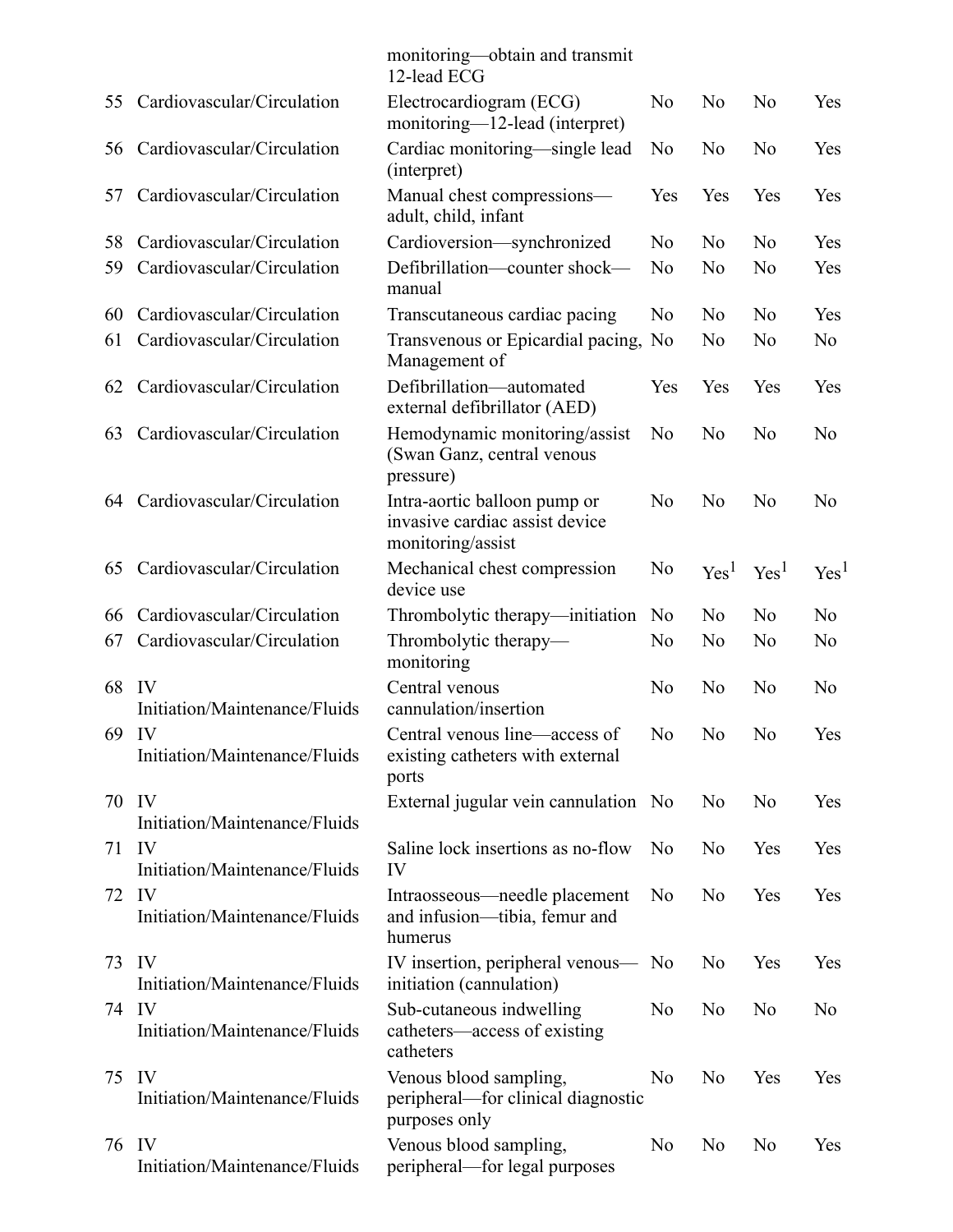|       |                                     | only (Applies to Paramedics only,<br>as defined and permitted by Act<br>142 or 2016)                                                                                                                                    |                |                |                |                |
|-------|-------------------------------------|-------------------------------------------------------------------------------------------------------------------------------------------------------------------------------------------------------------------------|----------------|----------------|----------------|----------------|
| 77 IV | Initiation/Maintenance/Fluids       | Venous central line (blood<br>sampling) obtaining                                                                                                                                                                       | N <sub>o</sub> | N <sub>o</sub> | N <sub>o</sub> | No             |
| 78    | IV<br>Initiation/Maintenance/Fluids | Arterial line—capped—transport                                                                                                                                                                                          | N <sub>o</sub> | Yes            | Yes            | Yes            |
| 79    | IV<br>Initiation/Maintenance/Fluids | Arterial line—monitoring/assist                                                                                                                                                                                         | N <sub>o</sub> | N <sub>o</sub> | N <sub>o</sub> | N <sub>o</sub> |
| 80    | IV<br>Initiation/Maintenance/Fluids | Blood/Blood-by-products<br>administration (initiation and<br>continuation)                                                                                                                                              | N <sub>o</sub> | N <sub>o</sub> | N <sub>o</sub> | No             |
|       | 81 Lifting and Moving               | Patient lifting, moving and<br>transfers                                                                                                                                                                                | Yes            | Yes            | Yes            | Yes            |
| 82    | Lifting and Moving                  | Patient restraints on transport<br>devices                                                                                                                                                                              | Yes            | Yes            | Yes            | Yes            |
| 83    | Medication administration<br>routes | Endotracheal (ET)                                                                                                                                                                                                       | N <sub>o</sub> | No             | N <sub>o</sub> | Yes            |
| 84    | Medication administration<br>routes | Inhalation (aerosolized/nebulized) No                                                                                                                                                                                   |                | Yes            | Yes            | Yes            |
| 85    | Medication administration<br>routes | Intramuscular (IM)                                                                                                                                                                                                      | N <sub>o</sub> | No             | Yes            | Yes            |
| 86    | Medication administration<br>routes | Intranasal $(IN)$                                                                                                                                                                                                       | N <sub>o</sub> | N <sub>o</sub> | Yes            | Yes            |
| 87    | Medication administration<br>routes | Intraosseous (IO)—tibia, humerus No<br>or femur                                                                                                                                                                         |                | N <sub>o</sub> | Yes            | Yes            |
| 88    | Medication administration<br>routes | Intravenous (IV)—fluid bolus                                                                                                                                                                                            | N <sub>o</sub> | N <sub>o</sub> | Yes            | Yes            |
| 89    | Medication administration<br>routes | Intravenous (IV)—monitoring or<br>maintaining existing intravenous<br>infusion (crystalloid fluid as<br>published in the EMS medication<br>list in the <i>Pennsylvania Bulletin</i> )<br>during interfacility transport | No             | N <sub>o</sub> | Yes            | Yes            |
| 90    | Medication administration<br>routes | Intravenous (IV) infusion, with<br>added medication, including by<br>intravenous pump                                                                                                                                   | N <sub>o</sub> | N <sub>o</sub> | N <sub>o</sub> | Yes            |
| 91    | Medication administration<br>routes | Nasogastric                                                                                                                                                                                                             | N <sub>o</sub> | No             | N <sub>o</sub> | Yes            |
| 92    | Medication administration<br>routes | Enteral feeding devices,<br>Management of                                                                                                                                                                               | No             | No             | N <sub>o</sub> | No             |
| 93    | Medication administration<br>routes | Oral-over-the-counter<br>medications for pain, fever and<br>hypoglycemia (as listed in the<br>approved medication list)                                                                                                 | N <sub>o</sub> | Yes            | Yes            | Yes            |
| 94    | Medication administration<br>routes | Rectal                                                                                                                                                                                                                  | No             | No             | N <sub>o</sub> | Yes            |
| 95    | Medication administration<br>routes | Subcutaneous                                                                                                                                                                                                            | N <sub>o</sub> | No             | Yes            | <b>Yes</b>     |
| 96    | Medication administration           | Sublingual ( <i>Note</i> : EMT may only No                                                                                                                                                                              |                | Yes            | Yes            | Yes            |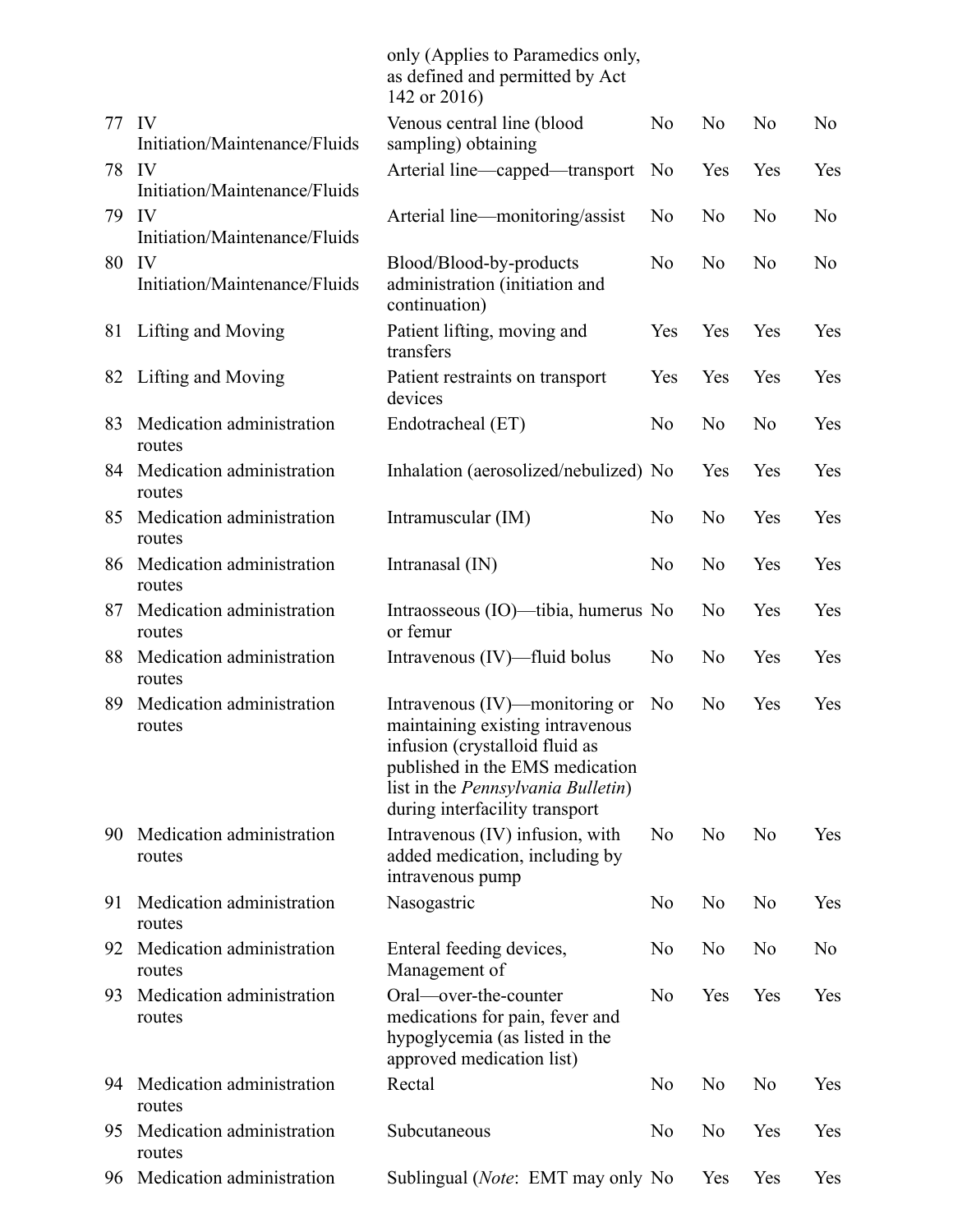|    | routes                                                             | assist patient with his/her<br>prescribed Nitroglycerin (NTG))                                                                |                      |                      |                  |                  |
|----|--------------------------------------------------------------------|-------------------------------------------------------------------------------------------------------------------------------|----------------------|----------------------|------------------|------------------|
| 97 | Medication administration<br>routes                                | Topical                                                                                                                       | No                   | No                   | N <sub>o</sub>   | Yes              |
| 98 | Medications                                                        | Auto-injector benzodiazepine for<br>seizure                                                                                   | N <sub>0</sub>       | No                   | N <sub>o</sub>   | Yes              |
| 99 | Medications                                                        | Auto-injector epinephrine (assist<br>patient with his/her prescribed<br>medication)                                           | No                   | Yes                  | Yes              | Yes              |
|    | 100 Medications                                                    | Auto-injected epinephrine-<br>primary use—not patient's own<br>prescription                                                   | No                   | Yes <sup>1</sup>     | Yes              | Yes              |
|    | 101 Medications                                                    | Medications as published in<br>Pennsylvania Bulletin by the<br>Department                                                     | Yes                  | Yes                  | Yes              | Yes              |
|    | 102 Medications                                                    | Immunizations as published in the No<br>Pennsylvania Bulletin by the<br>Department                                            |                      | No                   | No               | Yes              |
|    | 103 Medications                                                    | Over-the-counter (OTC)<br>medications (except as listed<br>elsewhere for pain, fever, and<br>hypoglycemia)                    | No                   | No                   | No               | No               |
|    | 104 Medications                                                    | Oxygen                                                                                                                        | Yes <sup>1</sup>     | Yes                  | Yes              | Yes              |
|    | 105 Medications                                                    | Auto-injector nerve agent antidote Yes<br>self or peer rescue                                                                 |                      | Yes                  | Yes              | Yes              |
|    | 106 Medications                                                    | Auto-injector nerve agent antidote No<br>-patient treatment                                                                   |                      | Yes <sup>3</sup>     | Yes <sup>3</sup> | Yes              |
|    | 107 Medications                                                    | Metered-dose inhaler (MDI)<br>bronchodilator (Note: EMT may<br>only assist patient with his/her<br>own prescribed medication) | No                   | Yes                  | Yes              | Yes              |
|    | 108 Medications                                                    | Naloxone-Intranasal or<br>intramuscular auto-injector                                                                         |                      | $Yes1,6 Yes1,6 Yes$  |                  | Yes              |
|    | 109 Medications                                                    | Glucagon-Intranasal (powder<br>spray) or intramuscular auto-<br>injector                                                      | No                   | Yes <sup>1</sup> Yes |                  | Yes              |
|    | 110 Patient assessment/management Behavioral-Restrain violent      | patient                                                                                                                       | Yes <sup>1</sup> Yes |                      | Yes              | Yes              |
|    | 111 Patient assessment/management Blood glucose assessment         |                                                                                                                               | No                   | Yes <sup>1</sup>     | Yes              | Yes              |
|    | 112 Patient assessment/management Portable blood analysis devices, | use of (glucometer covered<br>elsewhere)                                                                                      | N <sub>o</sub>       | No                   | No               | No               |
|    | 113 Patient assessment/management Childbirth-umbilical cord        | cutting                                                                                                                       | Yes                  | Yes                  | Yes              | Yes              |
|    | 114 Patient assessment/management Childbirth                       | (abnormal/complications)                                                                                                      | No                   | Yes                  | Yes              | Yes              |
|    | 115 Patient assessment/management Childbirth (normal)—cephalic     | delivery                                                                                                                      | Yes                  | Yes                  | Yes              | Yes              |
|    | 116 Patient assessment/management Carbon Monoxide CO-oximetry      |                                                                                                                               | No                   | Yes <sup>1</sup>     | Yes <sup>1</sup> | Yes <sup>1</sup> |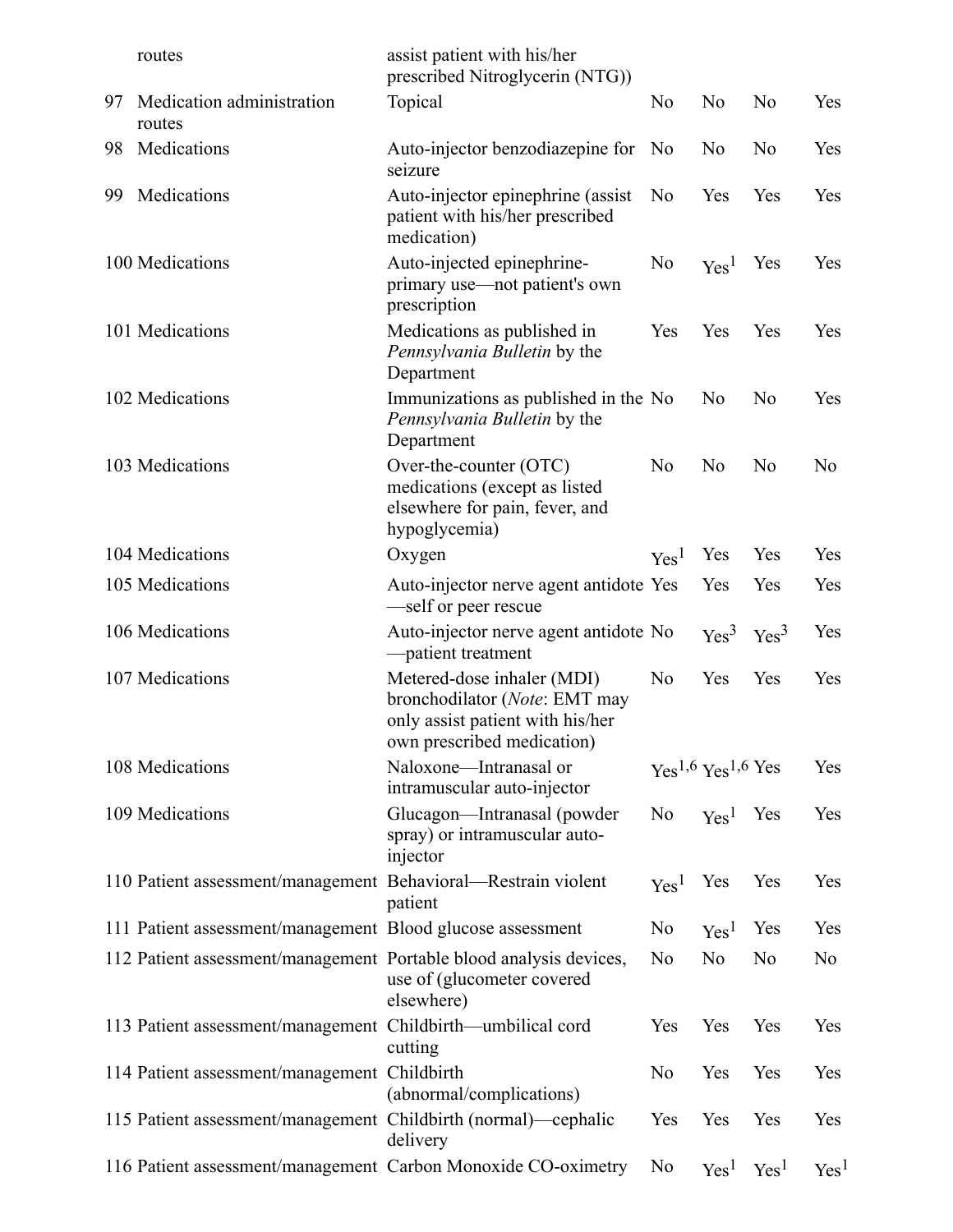|                                                                        | monitoring                                                                                                                     |                |                  |                  |                  |
|------------------------------------------------------------------------|--------------------------------------------------------------------------------------------------------------------------------|----------------|------------------|------------------|------------------|
| 117 Patient assessment/management Carbon Monoxide CO-Exhaled           | Analysis Device                                                                                                                | No             | Yes <sup>1</sup> | Yes <sup>1</sup> | Yes <sup>1</sup> |
| 118 Patient assessment/management Carbon Monoxide monitoring,          | with environmental surveillance<br>devices                                                                                     | Yes            | Yes              | Yes              | Yes              |
| 119 Patient assessment/management Hemodynamic monitoring/assist        | (Swan Ganz, central venous<br>pressure)                                                                                        | No             | No               | N <sub>o</sub>   | No               |
| 120 Patient assessment/management Dislocation reduction                |                                                                                                                                | N <sub>o</sub> | N <sub>o</sub>   | N <sub>o</sub>   | No               |
| 121 Patient assessment/management Eye irrigation (Note: irrigation     | through corneal contact device<br>limited to AEMT and Paramedic)                                                               | Yes            | Yes              | Yes              | Yes              |
| 122 Patient assessment/management Intracranial monitoring/assist       |                                                                                                                                | N <sub>o</sub> | N <sub>o</sub>   | N <sub>o</sub>   | No               |
| 123 Patient assessment/management Patient management per Statewide Yes | <b>EMS</b> Protocols and Department<br>approved protocols                                                                      |                | Yes              | Yes              | Yes              |
| 124 Patient assessment/management Pulse oximetry monitoring            |                                                                                                                                | No             | Yes              | Yes              | Yes              |
| 125 Patient assessment/management Splinting, extremity—manual,         | rigid, soft, vacuum                                                                                                            | Yes            | Yes              | Yes              | Yes              |
| 126 Patient assessment/management Splinting, femur-traction            |                                                                                                                                | No             | Yes              | Yes              | Yes              |
| 127 Patient assessment/management Urinary catheterization              |                                                                                                                                | N <sub>o</sub> | No               | No               | No               |
| 128 Patient assessment/management Wound care, dressing, bandaging      |                                                                                                                                | Yes            | Yes              | Yes              | Yes              |
| 129 Patient assessment/management Wound care, removal of Taser         | probe/barb                                                                                                                     | No             | No               | N <sub>o</sub>   | N <sub>o</sub>   |
| 130 Patient assessment/management Wound drainage vacuum devices, No    | monitoring                                                                                                                     |                | Yes              | Yes              | Yes              |
| 131 Patient assessment/management Wound care, hemorrhage control       | -direct pressure, wound packing,<br>tourniquet, bandaging, hemostatic<br>agents                                                | Yes            | Yes              | Yes              | Yes              |
| 132 Patient assessment/management Wound care, irrigation and skin      | closure with tape or adhesive glue                                                                                             | N <sub>o</sub> | N <sub>o</sub>   | No               | No               |
| 133 Spine Care                                                         | Restrict spinal motion—Cervical Yes<br>collar application                                                                      |                | Yes              | Yes              | Yes              |
| 134 Spine Care                                                         | Restrict spinal motion-Helmet<br>removal or stabilization                                                                      | N <sub>o</sub> | Yes              | Yes              | Yes              |
| 135 Spine Care                                                         | Restrict spinal motion—manual<br>cervical spine stabilization                                                                  | Yes            | Yes              | Yes              | Yes              |
| 136 Spine Care                                                         | Restrict spinal motion—rapid<br>extrication with precautions to<br>restrict spinal movement                                    | N <sub>o</sub> | Yes              | Yes              | Yes              |
| 137 Spine Care                                                         | Devices to restrict spinal motion<br>-for example-vacuum mattress,<br>extrication devices, scoop<br>stretcher and spine board) | N <sub>o</sub> | Yes              | Yes              | Yes              |